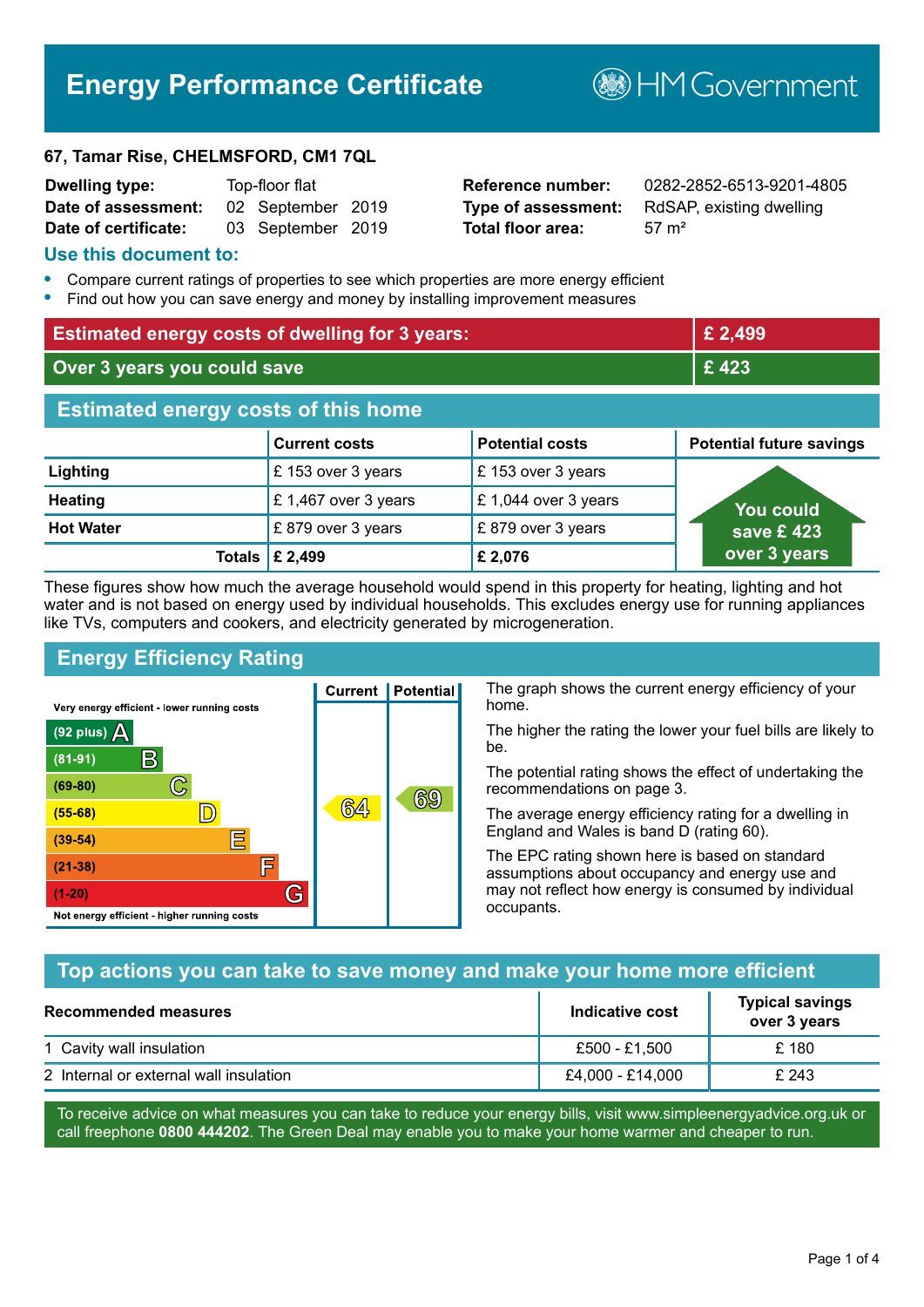**Energy Performance Certificate**

#### **Summary of this home's energy performance related features**

| <b>Element</b>        | <b>Description</b>                               | <b>Energy Efficiency</b> |
|-----------------------|--------------------------------------------------|--------------------------|
| Walls                 | Cavity wall, as built, no insulation (assumed)   | ★★☆☆☆                    |
|                       | Solid brick, as built, no insulation (assumed)   | *****                    |
| Roof                  | Flat, insulated                                  | ★★★☆☆                    |
| Floor                 | (another dwelling below)                         |                          |
| <b>Windows</b>        | Fully double glazed                              | ★★★☆☆                    |
| Main heating          | Electric storage heaters                         | ★★★☆☆                    |
|                       | Electric storage heaters                         | ★★★☆☆                    |
| Main heating controls | Controls for high heat retention storage heaters | ★★★★☆                    |
|                       | Manual charge control                            | ★★☆☆☆                    |
| Secondary heating     | Room heaters, electric                           |                          |
| Hot water             | Electric immersion, off-peak                     | ★☆☆☆☆                    |
| Lighting              | Low energy lighting in all fixed outlets         | *****                    |

Current primary energy use per square metre of floor area: 394 kWh/m² per year

The assessment does not take into consideration the physical condition of any element. 'Assumed' means that the insulation could not be inspected and an assumption has been made in the methodology based on age and type of construction.

See addendum on the last page relating to items in the table above.

#### **Low and zero carbon energy sources**

Low and zero carbon energy sources are sources of energy that release either very little or no carbon dioxide into the atmosphere when they are used. Installing these sources may help reduce energy bills as well as cutting carbon. There are none provided for this home.

#### **Your home's heat demand**

For most homes, the vast majority of energy costs derive from heating the home. Where applicable, this table shows the energy that could be saved in this property by insulating the loft and walls, based on typical energy use (shown within brackets as it is a reduction in energy use).

| <b>Heat demand</b>           | <b>Existing dwelling</b> | Impact of loft<br>insulation | Impact of cavity<br>wall insulation | Impact of solid<br>wall insulation |
|------------------------------|--------------------------|------------------------------|-------------------------------------|------------------------------------|
| Space heating (kWh per year) | 5.089                    | N/A                          | (638)                               | (868)                              |
| Water heating (kWh per year) | 1.901                    |                              |                                     |                                    |

You could receive Renewable Heat Incentive (RHI) payments and help reduce carbon emissions by replacing your existing heating system with one that generates renewable heat, subject to meeting minimum energy efficiency requirements. The estimated energy required for space and water heating will form the basis of the payments. For more information, search for the domestic RHI on the www.gov.uk website.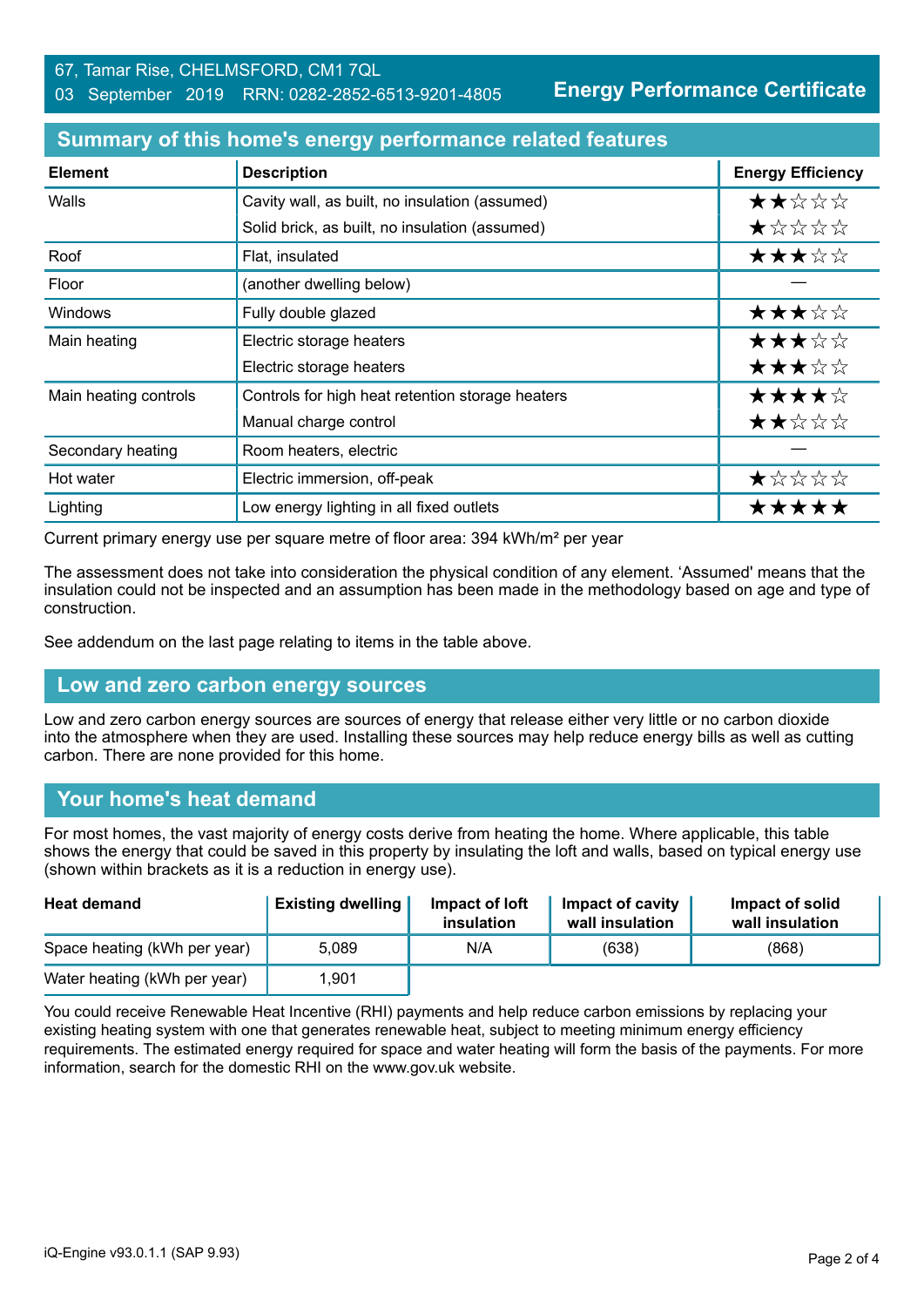#### 67, Tamar Rise, CHELMSFORD, CM1 7QL 03 September 2019 RRN: 0282-2852-6513-9201-4805

### **Recommendations**

The measures below will improve the energy performance of your dwelling. The performance ratings after improvements listed below are cumulative; that is, they assume the improvements have been installed in the order that they appear in the table. To receive advice on what measures you can take to reduce your energy bills, visit www.simpleenergyadvice.org.uk or call freephone 0800 444202. Before installing measures, you should make sure you have secured the appropriate permissions, where necessary. Such permissions might include permission from your landlord (if you are a tenant) or approval under Building Regulations for certain types of work.

| <b>Recommended measures</b>          | Indicative cost  | <b>Typical savings</b><br>per year | <b>Rating after</b><br>improvement |
|--------------------------------------|------------------|------------------------------------|------------------------------------|
| Cavity wall insulation               | £500 - £1,500    | £ 60                               | <b>D66</b>                         |
| Internal or external wall insulation | £4,000 - £14,000 | £ 81                               | CG9                                |

#### **Alternative measures**

There are alternative measures below which you could also consider for your home.

**•** External insulation with cavity wall insulation

# **Financial Support and the Green Deal**

Green Deal Finance allows you to pay for some of the cost of your improvements in instalments under a Green Deal Plan (note that this is a credit agreement, but with instalments being added to the electricity bill for the property). The availability of a Green Deal Plan will depend upon your financial circumstances. There is a limit to how much Green Deal Finance can be used, which is determined by how much energy the improvements are estimated to **save** for a 'typical household'.

You may also be able to obtain support towards repairs or replacements of heating systems and/or basic insulation measures under the ECO scheme, provided that you are in receipt of qualifying benefits or tax credits. To learn more about this scheme and the rules about eligibility, visit www.simpleenergyadvice.org.uk or call freephone **0800 444202** for England and Wales.